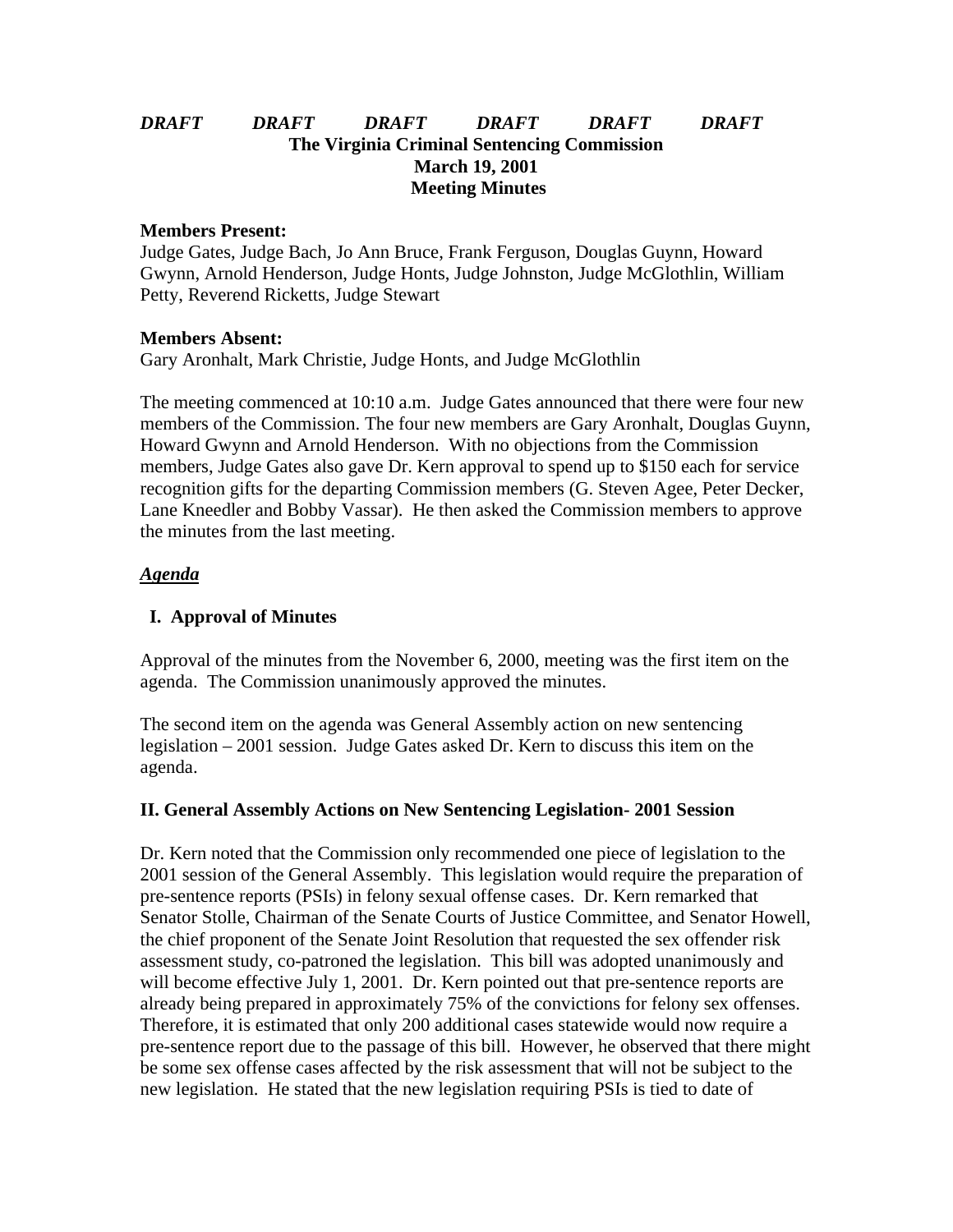conviction. The effective date for the use of the sex offender risk assessment instrument is also July 1, 2001, but it is tied to date of sentencing. Therefore, it is possible that some early risk assessment cases may not have a PSI prepared. Dr. Kern said that one remedy to correct this situation would be for the Commission to revise the effective date/criteria of the sex offender risk assessment to be consistent with the new legislation. Specifically, the proposal would be to make the risk assessment instrument applicable to anyone convicted of a felony sex offense on or after July 1, 2001.

Mr. Ferguson voiced a concern that there was no opportunity for this proposed remedy to be reviewed by the General Assembly. He felt that such a change would be a substantive revision to the Commission proposal already reviewed by the General Assembly. Other Commission members expressed a similar concern and thought it would be inappropriate to alter the effectiveness criteria without the General Assembly's input. Some of the judges suggested that the best remedy to the problem would be for judges to be trained early enough on the pending use of the risk assessment instrument so that they could order PSIs in the affected cases. Dr. Kern responded that he was going to be providing such training at the annual judicial conference on May 18. All thought this approach would be effective in addressing the problem.

 Dr. Kern then discussed a letter written by the Virginia chapter of the ACLU (American Civil Liberties Union of Virginia) in mid January that was addressed to all members of the General Assembly. This letter attacked the Commission's proposals regarding the implementation of the sex offender risk assessment instrument within the sentencing guidelines system. The ACLU concluded in the letter that basing the length of sentences on the age, education, and employment history of an offender is scientifically unsound and a violation of the U.S. Constitution. The letter also stated that sentencing commissions in other states and at the federal level have studied the use of similar risk assessment instruments for sentencing purposes and they have been rejected in every instance. The ACLU letter urged the General Assembly members to introduce legislation forbidding the Commission's adoption of its recommendations on sex offender risk assessment.

Dr. Kern remarked that some claims made in the ACLU letter were false. The Virginia Sentencing Commission, he noted, is the first and only sentencing commission in the nation that has studied the use of risk assessment for adaptation into sentencing guidelines. With regard to the constitutionality of the sex offender risk assessment instrument, Dr. Kern pointed out that an opinion on this matter was still pending with the Attorney General.

A member of the House of the Delegates (Delegate Darner) did introduce a bill (HB2770) that would prohibit the use of the risk assessment instrument in sentencing decisions. After some discussion by the House Courts of Justice this bill was tabled and not voted upon. The delegates agreed that the judges should have the sex offender risk assessment information available to them but concerns were raised about the proposed manner for presenting the information to the judges. Specifically, the delegates were uneasy about the accuracy of the proposed language that would accompany the sentencing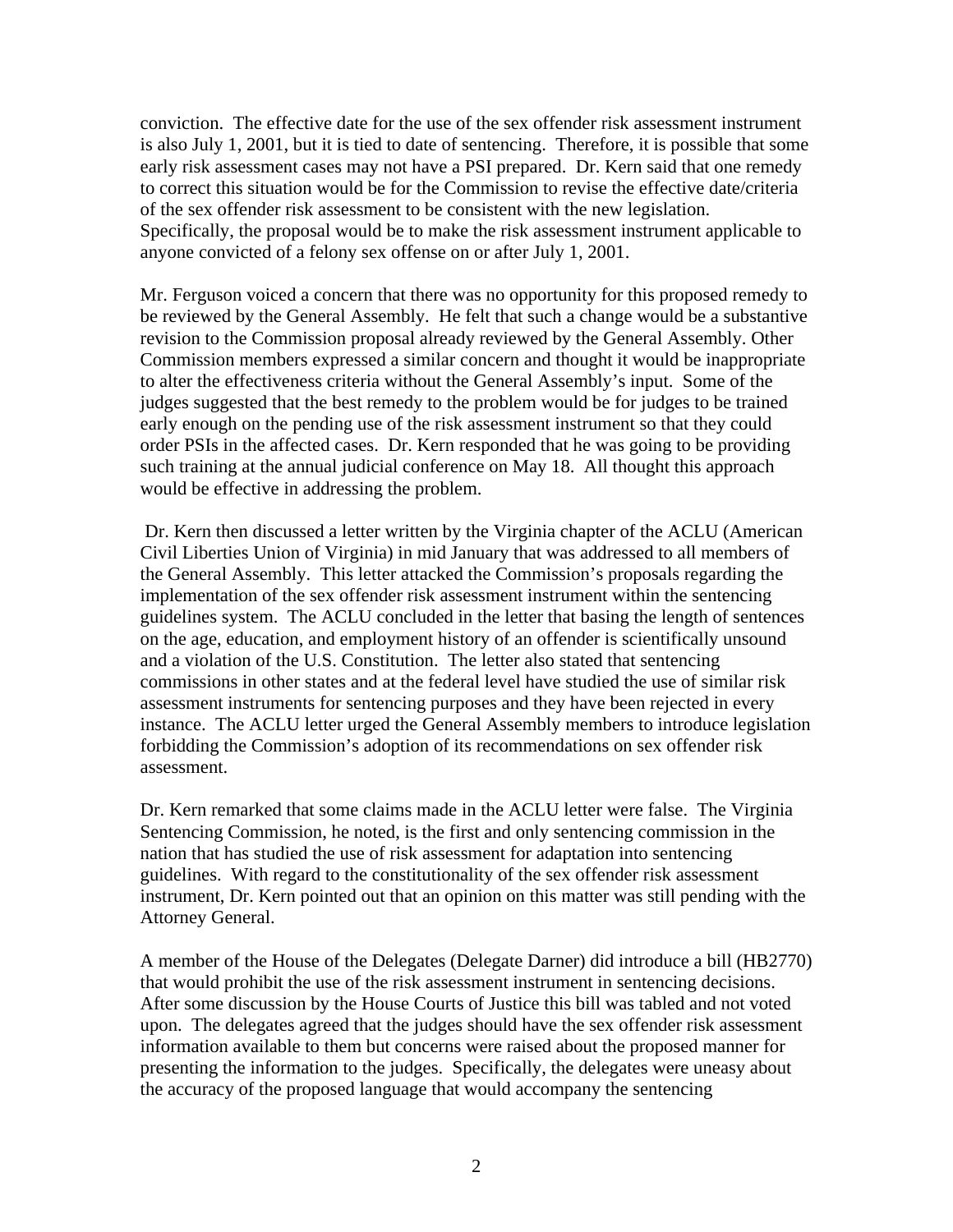enhancement. For example, the proposed statement would read "Due to the offender's statistical likelihood of being re-arrested for a new crime against the person or a new sex offense, as indicated by risk assessment: the upper end of the recommended sentence range has been increased by \_\_%." The delegates suggested that the statement be altered to reflect that the characteristics of the offender and the circumstances of the offense have correlated with a significant risk of recidivism among other sex offenders. The members of the House Courts of Justice Committee also felt that the judges should be provided with the original sentencing guidelines range as well as the range modification resulting from application of risk assessment.

With regard to the modification suggested by the delegates, Mr. Petty remarked that the revised statement is only accurate if, in fact, there is an adjustment. Dr. Kern agreed that the revised statement was phrased in such a way as to only apply to those receiving enhancements due to the risk application. Mr. Ferguson concurred with Mr. Petty's concern and suggested that the language could be modified slightly to address the conditional nature of the risk assessment result. Mr. Ferguson recommended that the word "may" be added so that the statement would read "characteristics of the offender and the circumstances of the offense may have correlated with a significant risk of recidivism among other sex offenders. If so, the upper end of the recommended sentence range has been increased by." Mr. Ferguson made a motion to make this language change to the risk assessment statement found on the cover sheet of the rape and other sexual assault sentencing guidelines. Mr. Petty remarked that Mr. Ferguson's modification would be satisfactory. The motion was seconded. Judge Gates asked the Commission for a vote. The Commission voted 14-0 in favor.

Returning to his presentation, Dr. Kern observed that the legislative debate over House Bill 2770 raised some concerns on the part of some delegates that a significant policy change as reflected in sex offender risk assessment could take effect without a explicit formal vote by the General Assembly. He reported that some delegates were surprised that they were not required to vote on the matter. Dr. Kern noted that he explained to the delegates that statutory law required that the Commission annually submit on December 1 its recommendations on guidelines revisions and that such recommendations automatically take effect the following July 1 unless otherwise directed by the General Assembly. This process, he noted, allows the General Assembly an opportunity to review all Commission recommendations without separately voting on each one while providing an opportunity for the legislature to veto any that are considered inappropriate. He also mentioned that he reminded the Delegates that much thought had been given to this matter by the General Assembly during its special session in 1994 and that the procedure adopted was deemed to be optimum to ensure both the integrity and accountability of the Sentencing Commission.

During the recent General Assembly session, however, some Delegates still felt that all guidelines revisions should have to be explicitly voted upon by the legislature. A bill (HB 2685) was introduced to amend the process of legislative review of the Commission's proposed revisions to the sentencing guidelines. The legislative patrons of the bill noted that its introduction should not be interpreted as a condemnation of the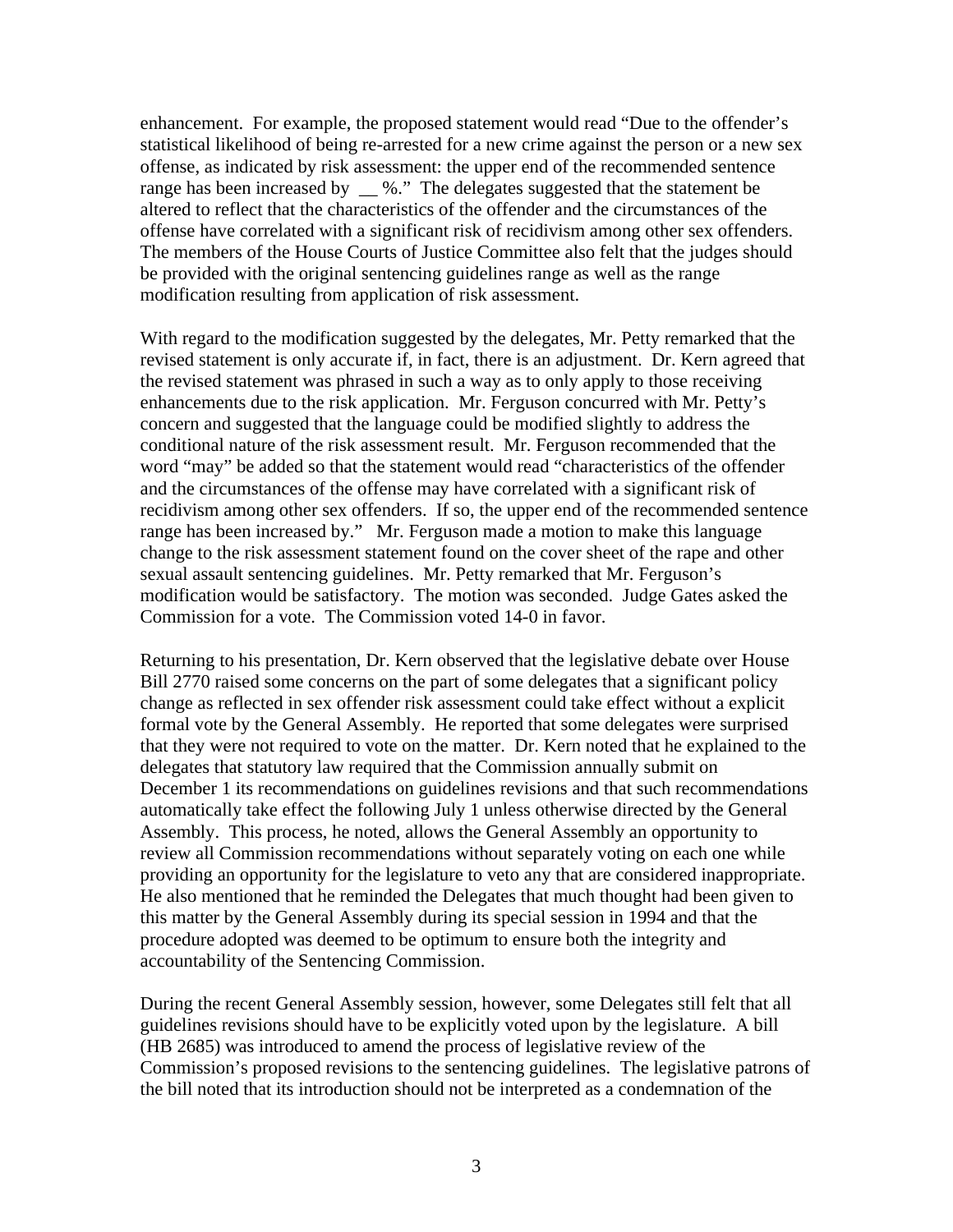work of the Commission. In fact, the chief patron of House Bill 2685, Delegate Joannou, stated that he felt the Commission was doing a great job and that the proposed change would likely result in a "rubber stamping" of the Commission's recommendations. However, Delegate Joannou felt strongly that it was the legislature's responsibility to adopt policy changes to sentencing and that they should be given the role of having to vote to adopt each recommendation made by the Commission. During the debate on this measure, a number of delegates noted that they felt that the current statutory procedures were working very well and that all of the Commission recommendations were clearly presented to the legislature each year in detailed presentations at the start of the Courts of Justice Committee docket hearings. Many Delegates noted that the existing process worked extremely well and there was no point to amending something that was not in need of repair. The House Courts of Justice Committee ultimately voted to pass the bill by indefinitely.

The next bill discussed, Senate Bill 1178, would provide modifications to the sentencing guidelines for cases involving methamphetamine. This bill stated that, for any conviction involving a substance that contains any quantity of methamphetamine, the discretionary guidelines applicable to cocaine should be used. The patron of the bill (Senator Potts) was concerned that the sentencing guidelines for methamphetamine cases were not sufficiently tough. Delegate Weatherholtz introduced an identical bill in the House (House Bill 2356). After data analysis, the staff identified 64 cases that involved methamphetamine during 1999. Of those 64 cases, only 14 cases would be affected by this proposal. Dr. Kern remarked that most of the 14 affected cases would actually receive a lower sentencing guidelines recommendation if the proposed bill were adopted. Consequently, he advised the General Assembly that the proposed measure would not likely result in stiffer sanctions for cases involving methamphetamine. While the Senate voted to endorse the proposed bill, the House chose to amend the proposed language to allow the Commission to develop discretionary felony sentencing guidelines for convictions related to possessing, manufacturing, selling, giving, distributing or possessing with intent to distribute methamphetamine. Dr. Kern noted that the adopted measure requires the Commission to conduct an assessment of the quantity of methamphetamine seized in such cases with regard to the recently enacted provisions of §18.2-248 (SABRE Legislation) and must complete the assessment by December 1, 2001.

Dr. Kern discussed the next proposal - HJR 687. This resolution would establish a joint subcommittee to study the organization of and inconsistencies in Title 18.2 of the Code of Virginia. As originally introduced, this resolution would establish a joint subcommittee of 21 members to conduct this work. One of the 21 members of this subcommittee would be a member of the Criminal Sentencing Commission. This resolution was ultimately amended to eliminate the role of the 21-member subcommittee and instead directs the Virginia State Crime Commission to conduct the work. Dr. Kern pointed out that Rich Savage, the Executive Director of the Crime Commission, was present at our meeting and had provided assurances that the Sentencing Commission would be consulted and asked for significant input as the work on this resolution proceeds.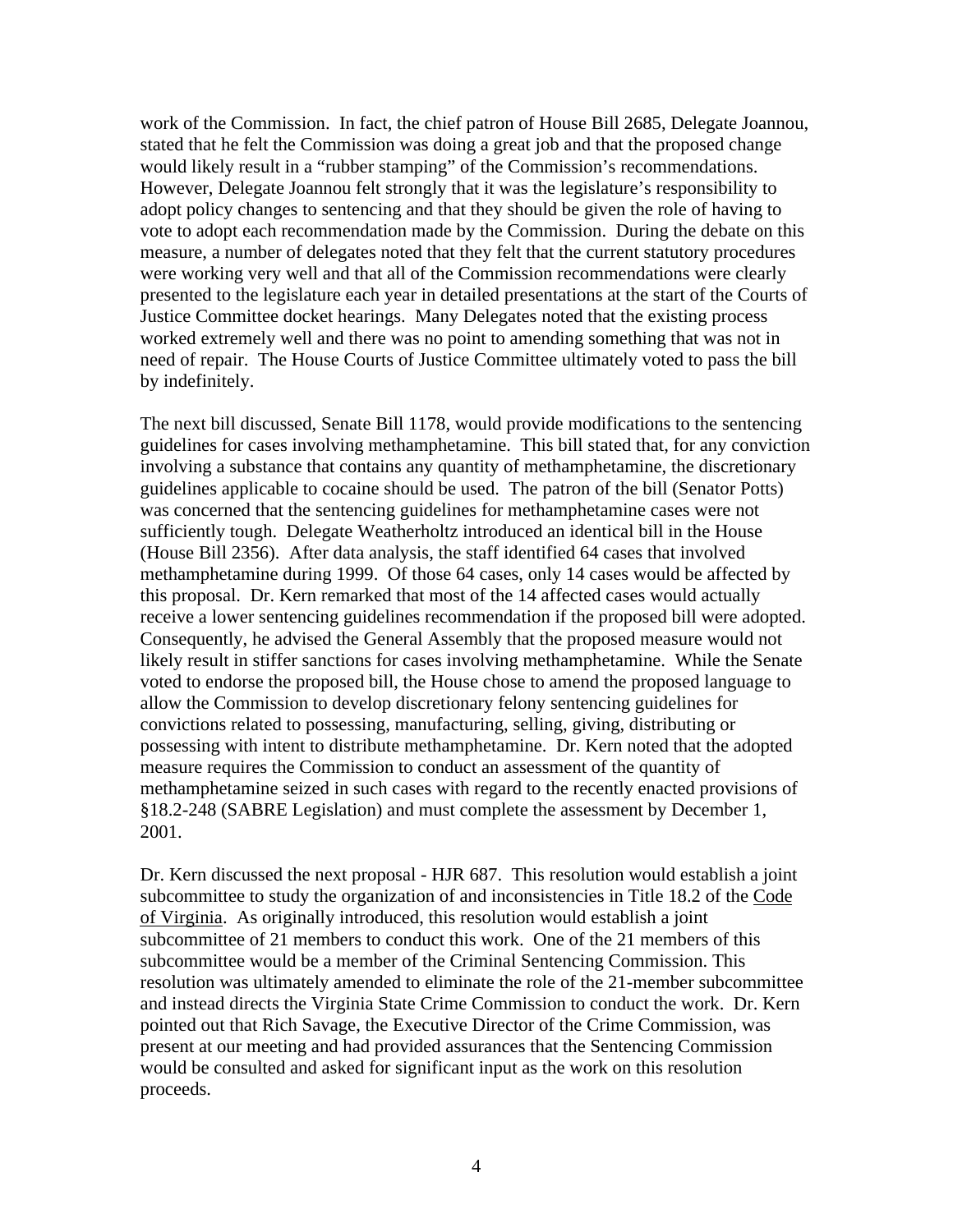Dr. Kern then proceeded to speak on House Bill 1762 that related to the conditional release of geriatric prisoners. This measure would provide geriatric release consideration for any felon, other than those convicted of a Class 1 felony, regardless of the date of their offense. Under current law, only felons convicted of a crime other than Class 1 committed on or after January 1, 1995 are eligible for geriatric release consideration. This measure was adopted by the General Assembly.

Dr. Kern summed up his remarks by touching on a number of bills that were not adopted. He mentioned HB2675 that would have required the Virginia Parole Board to review the time served by every person in the Department of Corrections for a felony offense committed prior to January 1, 1995. This proposal would require the Parole Board to release on parole any inmate who had served the maximum sentence as calculated under the sentencing guidelines in effect on July 1, 2001, increased by ten percent. Another piece of failed legislation discussed was SB 977 that would provide that the court may place a defendant who has not been previously convicted of a felony or a Class 1 or 2 misdemeanor on probation and defer further proceedings without entering a judgment of guilt.

Judge Gates thanked Dr. Kern for his presentation. He then asked Dr. Creech to cover the next item on the agenda, Proposed Legislation and Impact Analysis - 2001 General Assembly Session.

### **III. Proposed Legislation and Correctional Impact Analysis – 2001 General Assembly Session**

Dr. Creech began by noting that statutory law requires that the Commission exclusively prepare a fiscal impact statement for any bill that would result in a net increase in periods of imprisonment in state adult correctional facilities. That law became effective July 1, 2000.

Dr. Creech presented an overview of the legislative impact process for the 2001 session of the General Assembly. The Commission produced 143 impact statements that were communicated to the Clerk of the House of Delegates, the Department of Planning and Budget, the Senate Finance Committee, the House Appropriations Committee, the Joint Legislative Audit and Review Commission, the Department of Corrections, the Compensation Board, and the Secretary of Public Safety. He displayed a chart that presented the types of changes proposed in the bills assessed by the Commission. Sixty percent of the proposed legislation involved expansion or clarification of an existing statute and 22% represented a proposal to create a new crime.

Dr. Creech observed that the process went fairly smoothly this year. Senate Finance and House Appropriations Committee staffs expressed full satisfaction with the fiscal analysis statements provided by the Commission. The Division of Legislative Services staff also indicated that they were very happy with the timely manner in which impact statements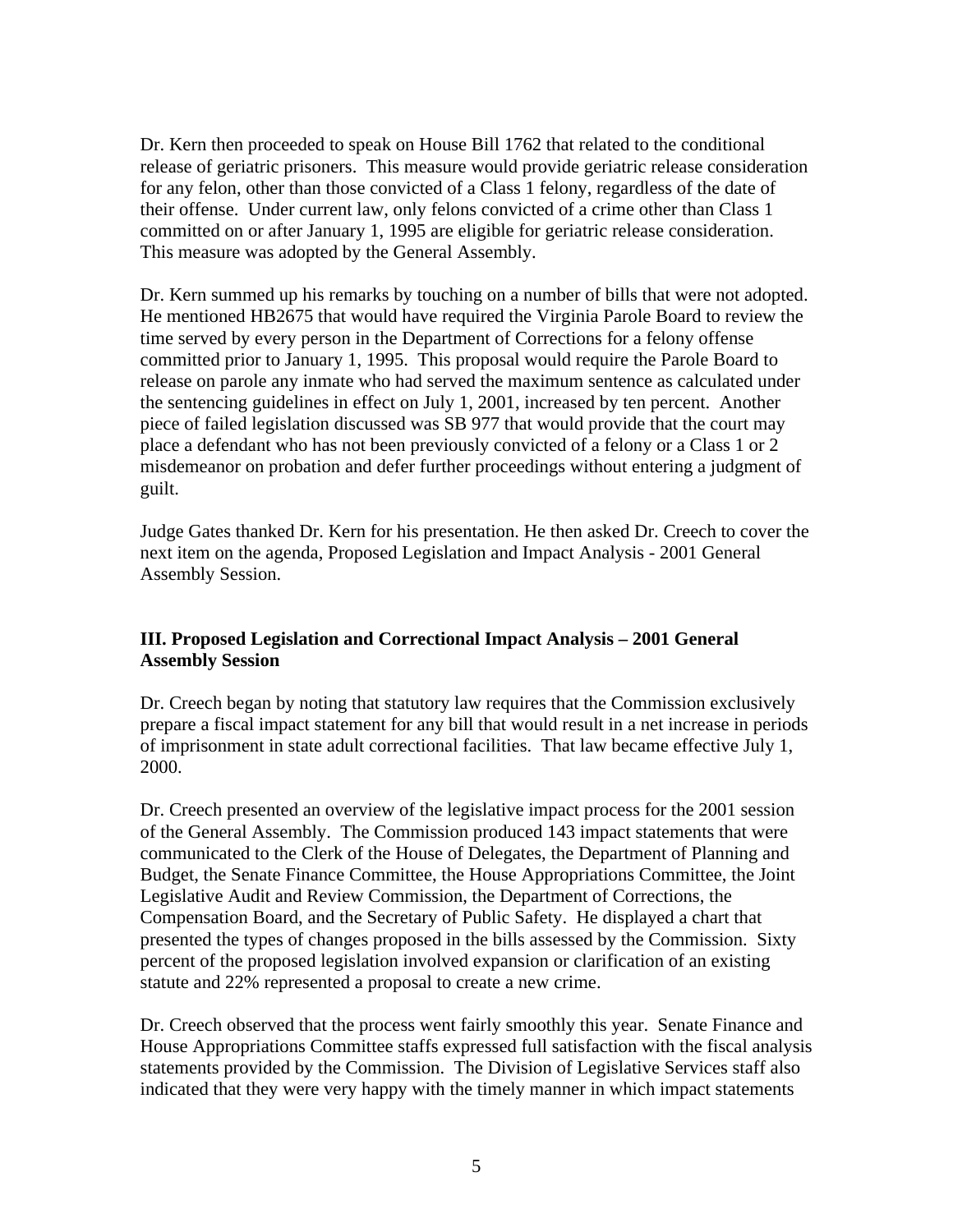were provided. He said that the Commission staff would work closely with other affected agencies to ensure that the process continues to improve and meets everyone's needs. He concluded his remarks by noting that in July of 2002 the fiscal impacts are to be expanded to include impacts on local and regional jails and impacts on local and state community corrections programs.

Judge Gates thanked Dr. Creech for his brief overview. He then asked Ms. Farrar-Owens to cover the next item on the agenda, the Methamphetamine Study.

# **IV. Methamphetamine Study**

Ms. Farrar-Owens began by alluding to Dr. Kern's earlier discussion on the adopted legislation that requires the Commission to develop specific sentencing guideline recommendations for methamphetamine cases. The proposed legislation was patroned by Delegate Weatherholtz and Senator Potts. The legislative directive states specifically that the Virginia Criminal Sentencing Commission shall develop discretionary guidelines midpoint and range recommendations for convictions related to possessing, manufacturing, selling, giving, distributing, or possessing with the intent to distribute methamphetamine. The legislative directive further states that the Commission shall conduct an assessment of the quantity of methamphetamine seized in such cases with regard to the recently amended SABRE drug law provisions and shall complete the work by December 1, 2001.

Ms. Farrar-Owens stated that during the 2000 General Assembly Session an enactment clause of the SABRE legislation requested the Sentencing Commission to review guidelines for Schedule I or II drugs and marijuana. Ms. Farrar-Owens then reviewed the Commission's previous actions that involved a number of significant revisions to the Schedule I/II sentencing guidelines. Some of these guidelines revisions included longer sentence recommendations for subsequent sale of Schedule I or II drugs, revised scoring for marijuana and increased probability of incarceration for those convicted of repeat drug possession offenses. She noted that the Northern Virginia Regional Drug Task Force had previously written to the Commission and requested guidelines enhancements for methamphetamine distributors. This request specifically asked for tougher sanctions for those trafficking in large amounts of methamphetamine. Ms. Farrar-Owens said that only three offenders had been convicted in Virginia circuit courts for selling 50 grams or more of methamphetamine. In the 2000 Annual Report the Commission concluded that no further revision regarding the sentencing guidelines for drug offenses was needed at that time.

Ms. Farrar-Owens then discussed the proposed methodology to address the methamphetamine special study requested by the legislature. In April, the staff would collect automated data on CY 1998-2000 methamphetamine cases from incident-based reporting arrest data, pre/post-sentence investigation data and federal sentencing guidelines data (for both Eastern and Western districts of Virginia). She believed that the data analysis would take place during the coming summer months. During the data analysis, the staff would analyze the relationship between the crime elements, such as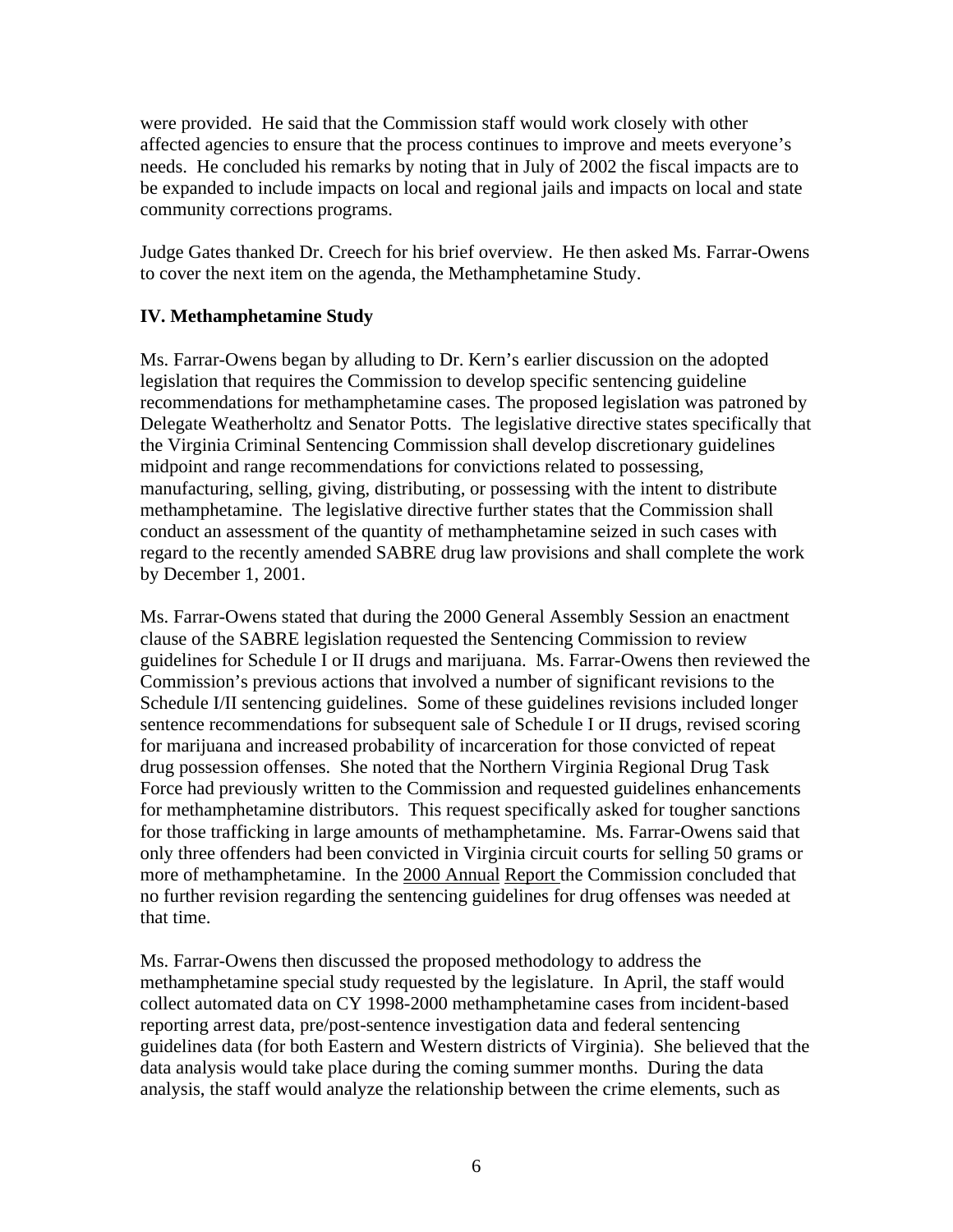quantity seized, and the sentencing outcome. Dr. Kern noted at this juncture that this methodology would represent the first time that the Commission would use federal sentencing data in our analysis. This step was necessary, he commented, because some members of the General Assembly felt that the most serious drug cases may be processed through the federal system and that we would be missing these cases if our analysis only focused on state-level prosecutions. Ms. Farrar-Owens concluded her remarks by indicating that the staff would keep the members informed on the progress on this special study and that the final results would be presented in September. Ms. Farrar-Owens asked the members for their approval of the study methodology.

Judge Newman made a motion to adopt the study methodology. The motion was seconded. Judge Gates asked the Commission for a vote. The Commission voted 14-0 in favor.

Judge Gates thanked Ms. Farrar-Owens for her presentation. He then asked Ms. Kepus to cover the next item on the agenda, Sentencing Guidelines Compliance Update.

### **V. Sentencing Guidelines Compliance Update – FY2001**

Ms. Kepus reported that for year-to-date FY2001, over 7,000 work sheets were submitted to the Commission. She noted that overall compliance is up from 81.0% in FY2000 to 83.0% so far in FY2001. The aggravation rate was reported as 6.7% and the mitigation rate as 10.3%. She next presented durational compliance (defined as the rate at which judge's sentence offenders to terms of incarceration that fall within the recommended guidelines range). Durational compliance was reported to be 85.3%.

Ms. Kepus stated that compliance rates varied across the 31 judicial circuits. The highest compliance rate, 90.7%, was found in Arlington (Circuit 17). She also noted that Circuit 29 in Southwest Virginia had the lowest compliance rate at 61.6%.

Ms. Kepus then discussed the compliance rates for all the major offense groups. The compliance rate for the traffic offense group was the highest at 89.6%. Ms. Kepus observed that the compliance rates within offense groups range from a high of 89% in the traffic offense to a low of 71% among the rape offenses. The rape offense group also has the highest rate of mitigation (24.5%). Ms. Kepus advised that these results should be interpreted cautiously since the results were based on a relatively small number of cases received for the period under study.

Judge Gates thanked Ms. Kepus for her presentation and then asked Mr. Fridley to discuss the next item on the agenda, Sentencing Guidelines Manual/Work Sheet Revisions for July 1, 2001.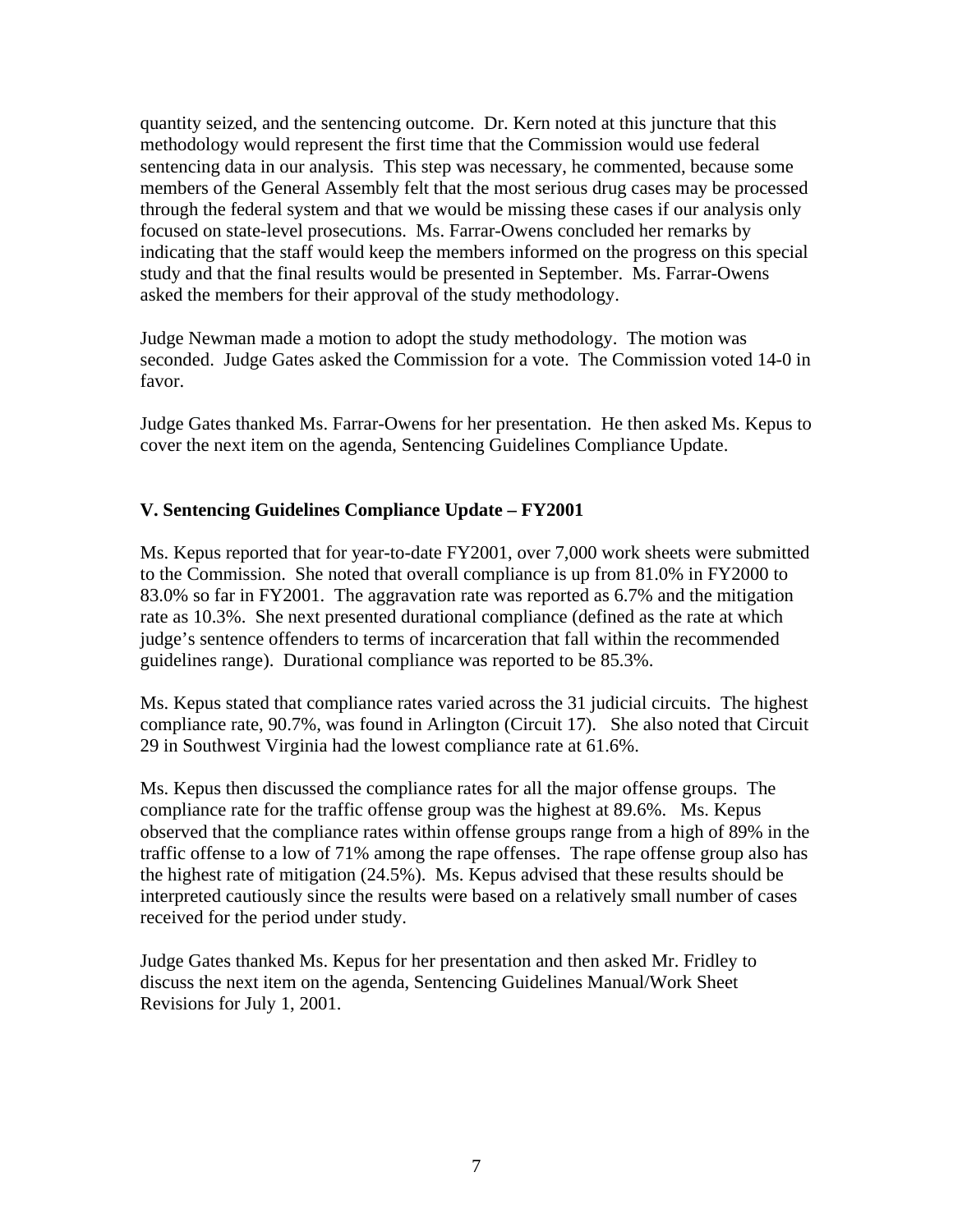### **VI. Sentencing Guidelines Manual/Work Sheet Revisions for 7/1/2001**

Mr. Fridley presented the sentencing guidelines revisions that will take effect on July 1, 2001. This year, utilizing the wealth of information available from a variety of sources, the Commission adopted the following types of modifications to the guidelines system:

- $\blacksquare$  Introduced sex offender risk assessment
- Required pre-sentence investigations for all felony sex offense cases
- **Modified Rape and Other Sexual Assault work sheets to incorporate sex offender** risk assessment
- $\blacksquare$  Amended scoring of additional counts of the primary offense
- Revised scoring of second degree murder and felony homicide
- Revised scoring of child abuse cases on the miscellaneous guidelines
- Added new guidelines offenses
- Enhanced formatting of guidelines work sheets/manual.

Mr. Fridley briefly discussed each of these modifications. He then reviewed a timetable that outlined the process of manual and work sheet revisions, the distribution of new materials to the thousands of guidelines users, and the upcoming training seminars. The revised work sheets should be received from the printer in mid-May and distributed to the probation officers and Commonwealth's attorneys shortly thereafter. The updated manual pages should be mailed to judges, Commonwealth's attorneys and probation officers no later than mid-June. The implementation date is July 2, 2001 and all scheduled training should be completed by the end of July.

Judge Gates thanked Mr. Fridley for his presentation and then asked Mr. Fridley to also discuss the next item on the agenda, Sentencing Guidelines Training for 2001.

## **VII. Sentencing Guidelines Training for 2001**

Mr. Fridley stated that three different types of training classes would be offered to guidelines users in the Spring and Summer. These courses were specified as 1) the Basics, 2) What's New, and 3) the Refresher course. He provided the members with a visual map that detailed all the areas of the state where the courses will be offered. All classes will be approved for MCLE credits. He remarked that all of the circuit court judges will be trained on the Sex Offender Risk Assessment program at the annual judicial conference on May 16, 2001, at the Hotel Roanoke.

Judge Gates thanked Mr. Fridley for his presentation and then asked Dr. Kern to discuss the next item on the agenda, Miscellaneous Items.